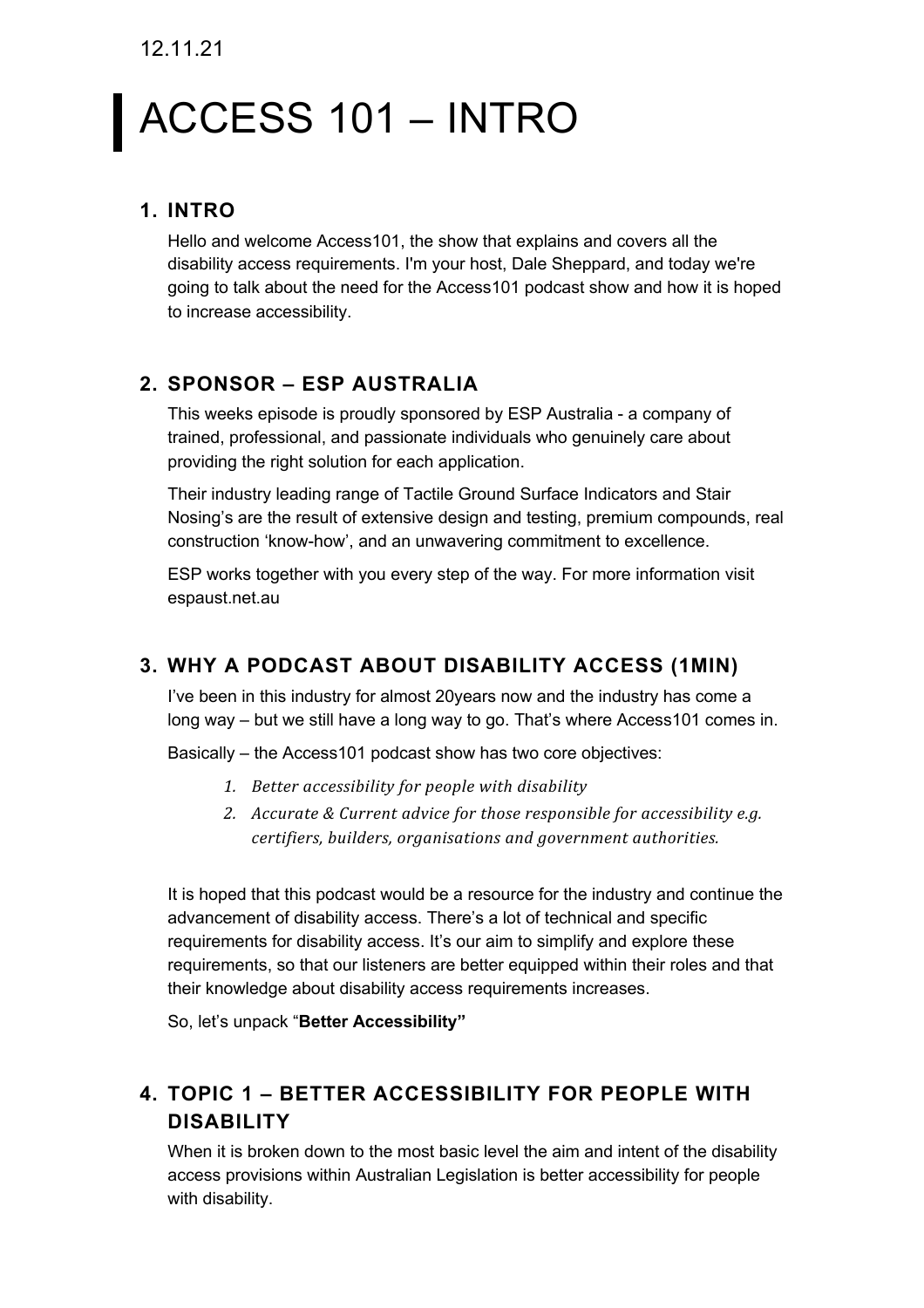The Interaction Design Foundation puts it this way, "Accessibility is the concept of whether a product or service can be used by everyone—however they encounter it."

At the highest level in Australia, we have the Disability Discrimination Act (DDA). We'll cover the legislative framework for disability access in an upcoming episode – but the intent of both the DDA and access provisions within the National construction codes and referenced Australian standards is to create accessible opportunities for people with disability.

For example – The DDA states that you cannot discriminate based upon disability and the NCC has requirements or better thought of as provisions to ensure that the building doesn't discriminate by providing a degree of accessibility. "To what degree I hear you ask – this will be covered in an upcoming episode"

When the built environment is in an accessible form people use it – and when it comes down to it that's at the core of why we build things – generally speaking we want people to use and interact.

Donald Norman, he's a professor researcher and author – he put it like this "Also note that invariably when we design something that can be used by those with disabilities, we often make it better for everyone".

So, whilst the focus of this podcast is better accessibility for people with disabilities – the impact is not solely for that demographic – it benefits everyone.

And that brings us to the second core objective – the How to or the advice & recommendations that ensure the better accessibility is actually better.

## **5. TOPIC 2 - ACCURATE & CURRENT ADVICE FOR THOSE RESPONSIBLE FOR ACCESSIBILITY E.G. CERTIFIERS, BUILDERS, ORGANISATIONS AND GOVERNMENT AUTHORITIES**

Better accessibility implies that there is a baseline or some form of a minimum. In Australia we have specific building codes – or more accurately – we have sections within the building codes, that address the provisions that are required within buildings to provide access for people with disability.

For almost 20yrs I've been providing advice and consultative services to individuals through to some of Australia's largest businesses. At Access Solutions National (ASN) we pride ourselves on a professional and practical approach to disability with an unwavering commitment to ensuring compliance is achieved.

It's one thing to understand the requirements from a built perspective and something completely different to understand how the requirements affect people with disability. This is our point of difference – we're across both sides.

So, we want to be able to share our professional advice and recommendations so that the impact really benefits people with disability. We'll cover the simpler requirements and explore the really technical ones too. We'll breakdown the complexities and provide our listeners with the advice that will increase knowledge and confidence within the disability access provisions. There's a lot of elements that aren't covered within the current codes and requirements that will